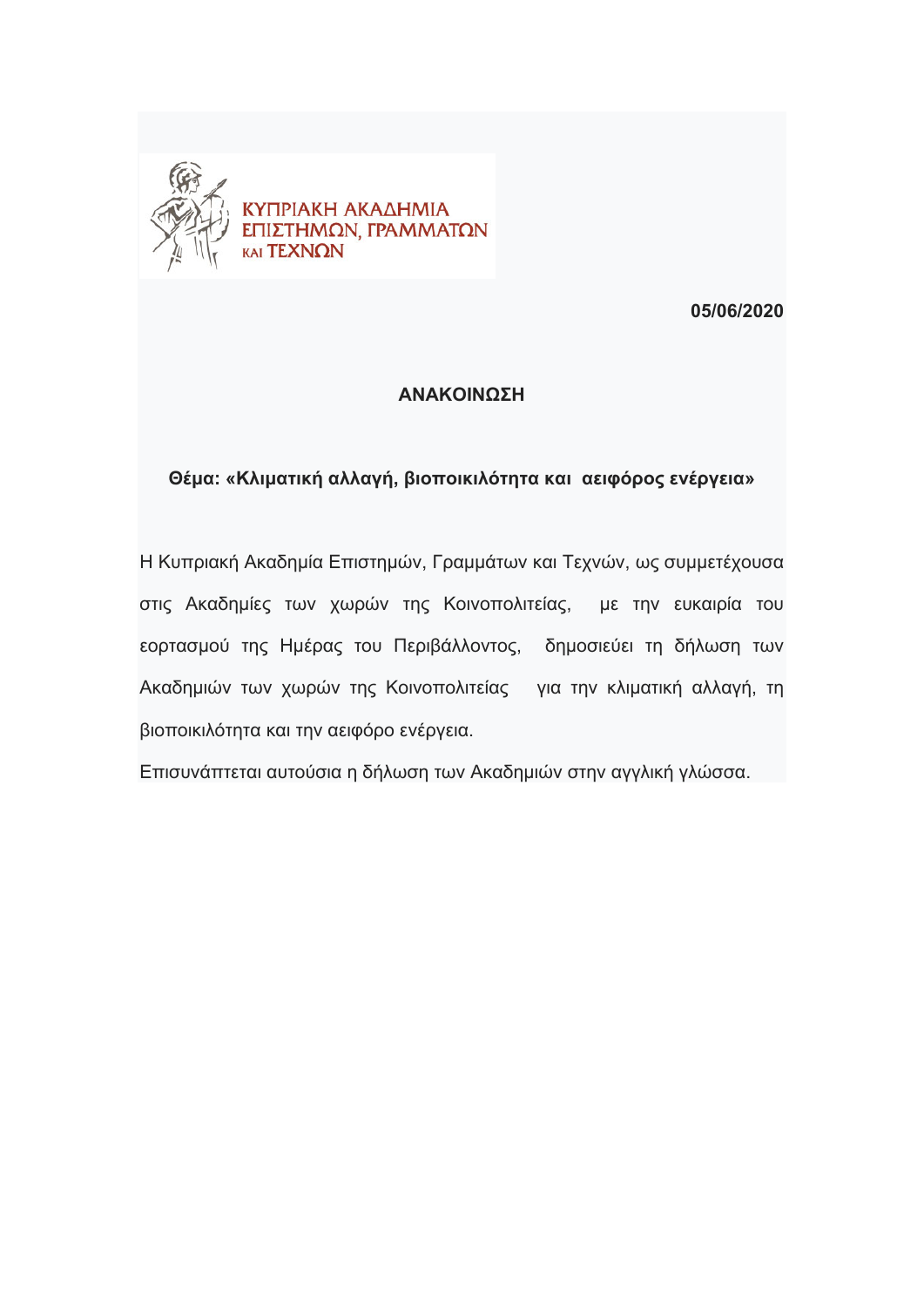## **Commonwealth academies statement on climate change, biodiversity and sustainable energy**

COVID-19 has had a profound impact across the globe, affecting health and health services, impacting the global economy, and exacerbating social and economic inequalities. Global cooperation and effective policy are essential for tackling the virus and for ensuring a successful economic recovery. But the global pandemic does not change the fact that the world also continues to face an ever-growing environmental emergency. Indeed, COVID-19 has highlighted the importance of governments working together and we must build on this global response to address the climate crisis.

On the occasion of World Environment Day, and in a month when Commonwealth leaders would have gathered in Kigali for the Commonwealth Heads of Government Meeting (CHOGM), we therefore call on governments to continue to address the joint challenges of climate change and biodiversity loss, and to ensure that global economic recovery from the pandemic is environmentally sustainable across the Commonwealth and globally. Delivering action on the urgent and interlinked challenges of climate change, biodiversity loss and sustainable energy provision presents economic, social and environmental opportunities for the whole Commonwealth.

## **We call on Commonwealth Heads of Government to:**

- Use the opportunities of COP26 and COP15 to coordinate discussions on the joint challenges of climate change and biodiversity and recognise their inherently interlinked nature.
- Work with the global research community to identify scientific and holistic approaches for addressing climate change and biodiversity without causing unintended damage.
- Grasp the opportunity of a decarbonised economy and its benefits for people and life on Earth.
- Ensure a resilient and environmentally sustainable recovery from COVID-19.

The wellbeing of people across the world has improved significantly over the last century. In particular, a reduction in poverty levels, improved technological advancements, and expanded educational and economic opportunities have increased living standards for many – both across the Commonwealth and globally.

However, these improvements in human development have come at a cost and there has been a huge impact on climate change and biodiversity. Global temperature increases are now predicated to be significantly higher than 1.5°C above pre-industrial levels on current emissions trajectories. Governments face additional challenges in seeking to limit additional warming beyond these levels.<sup>1</sup> These increases in global temperature will be associated with an increase in the occurrence of extreme weather events at the local, regional and global scales. Current extinction rates of known species are at an all-time high, and the abundance of wild organisms is declining worldwide across all observed groups, including fish, corals, birds, mammals, insects, amphibians and plants. This has both a significant impact on ecosystems, the services they provide to humanity, such as food, pollination, and water purification, and to resilience to climate change hazards, such as the prevention of flooding, the mitigation of storms and resistance to novel pests and diseases.

These changes are already well underway. Failure to tackle these combined challenges in the increasingly narrowing timescale required will pose significant risks to human development and welfare, societal inequalities, and impact all Commonwealth countries, particularly those that are most vulnerable. Governments must therefore take urgent action to address these issues.

1 IPCC, 2018: Summary for Policymakers. In: *Global Warming of 1.5°C. An IPCC Special Report on the impacts of global warming of 1.5°C above pre-industrial levels and related global greenhouse gas emission pathways, in the context of strengthening the global response to the threat of climate change, sustainable development, and efforts to eradicate poverty* [Masson-Delmotte, V., P. Zhai, H.-O. Pörtner, D. Roberts, J. Skea, P.R. Shukla, A. Pirani, W. Moufouma-Okia, C. Péan, R. Pidcock, S. Connors, J.B.R. Matthews, Y. Chen, X. Zhou, M.I. Gomis, E. Lonnoy, T. Maycock, M. Tignor, and T. Waterfield (eds.)]. *World Meteorological Organization, Geneva, Switzerland, 32 pp*. See https://www.ipcc.ch/sr15/chapter/spm/ (accessed 1 June 2020).